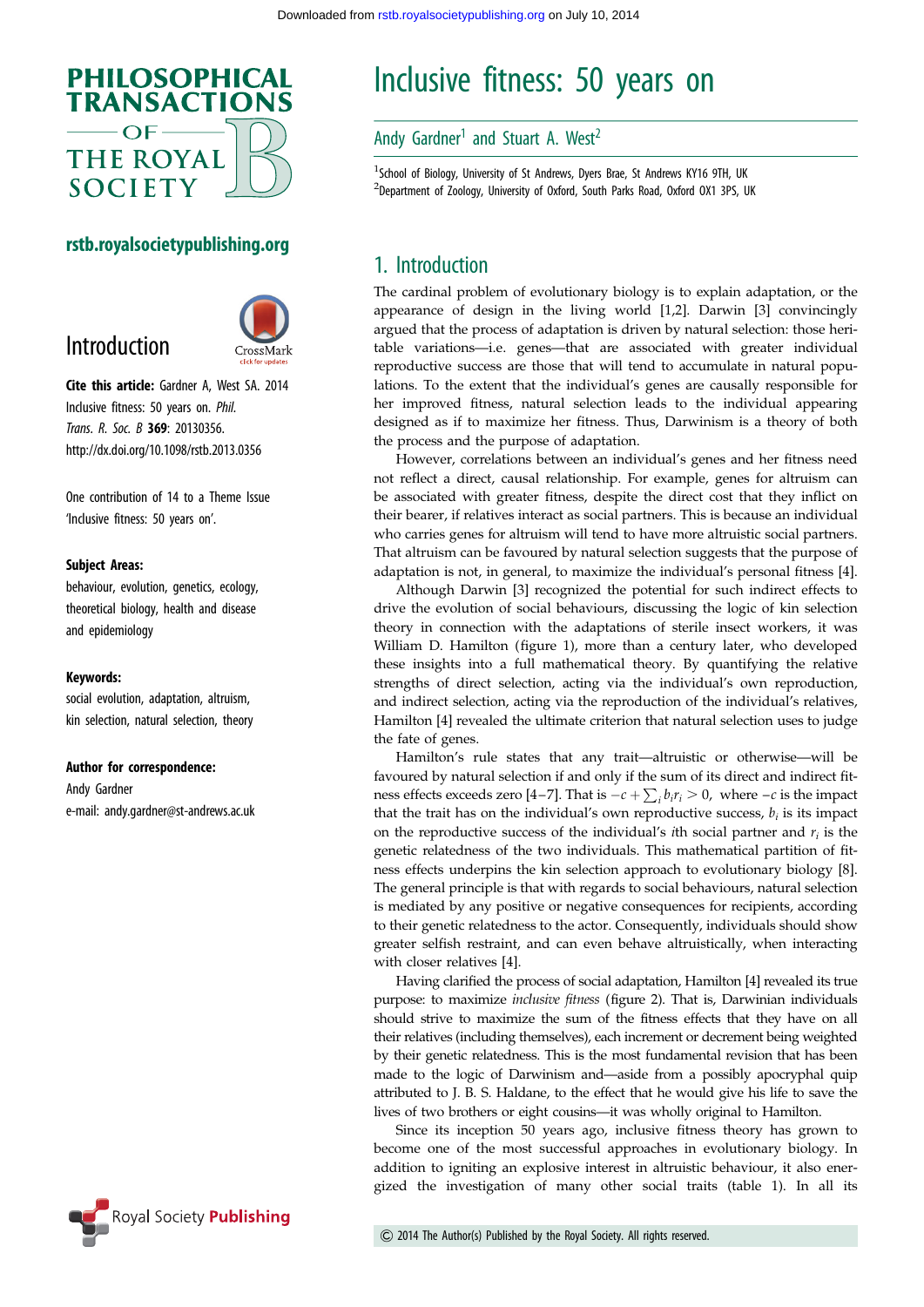2

<span id="page-1-0"></span>

Figure 1. William D. Hamilton (1936– 2000). Copyright: Tokyo Zoological Park Society.

applications, the usefulness of inclusive fitness theory, and its encapsulation in Hamilton's rule, lies in how it provides a simple conceptual framework that can be applied with relative ease to a wide range of scenarios, successfully translating between the dynamical process of natural selection and the design objective of Darwinian adaptation, on paper, in the laboratory and in the field [[9](#page-2-0)–[11](#page-2-0)].

In addition to its traditional focus upon individual organisms, inclusive fitness theory has been applied equally successfully to explain social interactions between genes, illuminating the evolution of selfish genetic elements and genomic imprinting [\[12](#page-2-0),[13\]](#page-2-0). Indeed, by translating between—and characterizing conflicts of interest within different levels of biological organization, inclusive fitness theory provides a framework for understanding major transitions in individuality ([table 2](#page-2-0); [[14\]](#page-2-0)).

Clearly, inclusive fitness is not a single hypothesis, but rather represents an entire programme of research. Scientific hypotheses are judged according to how amenable they are for empirical testing and how well they resist attempts at empirical falsification. By contrast, scientific research programmes are judged according to how well they facilitate the formulation and testing of hypotheses—that is, stimulating the interplay between theory and empiricism that drives progress in scientific understanding. For example, inclusive fitness theory has yielded a number of hypotheses concerning the factors driving the evolution of insect eusociality, including the 'haplodiploidy hypothesis' [\[4,18\]](#page-2-0) and the 'monogamy hypothesis' [\[19](#page-2-0)–[21](#page-2-0)]. The former hypothesis has not withstood detailed theoretical and empirical scrutiny, whereas the latter goes from strength to strength [\[19](#page-2-0)–[25](#page-2-0)]. This is exactly what we expect of a productive research programme.

In order to better assess the health of inclusive fitness theory on its 50th anniversary, here we showcase research showing the research programme in action, from the extremely pure, mathematical realm, through basic empirical science, to bold applications in a variety of disciplines.



Figure 2. Inclusive fitness comprises the effects that the actor has on her own reproductive success and the reproductive success of her relatives (solid arrows), but not the effects that her relatives have on her reproductive success or on their own reproductive success (dashed arrows). If an action incurs a direct fitness cost of c to the actor's own fitness, and provides an indirect fitness benefit of  $b$  to her social partner, then natural selection favours that action if  $rb - c > 0$ , where r is the genetic relatedness of the two individuals [\[4\]](#page-2-0).

The first three papers of this theme issue explore the connections between inclusive fitness and the classical foundations of evolutionary theory, with Laurent Lehmann and François Rousset focusing upon population genetics, Allen Moore and co-workers focusing upon quantitative genetics, and David Queller revisiting the central mathematical result of Darwinian theory—Fisher's fundamental theorem of natural selection—from a social evolutionary perspective. These contributions are followed by an exploration of alternative mathematical approaches to inclusive fitness, with Peter Taylor and Wes Maciejewski considering social evolution in structured populations from a graph-theoretic angle and Hisashi Ohtsuki developing connections with game theory.

Moving on to specific biological questions, Geoff Wild and Cody Koykka explore the evolution of cooperative breeding from a theoretical perspective, whereas Andrew Bourke and Ben Hatchwell and co-workers take the stock of the empirical successes of inclusive fitness theory on this front, illustrating comparative and focused field approaches, respectively. Descending to the level of the gene, Ben Normark and Laura Ross investigate the role for inclusive fitness conflicts to drive the evolution of genetic systems.

This basic research is then followed by more applied uses of inclusive fitness theory. Helen Leggett and co-workers explore the insights that inclusive fitness theory yields for infectious disease, and Bernard Crespi and co-workers broaden out this exploration to consider non-infectious disease and 'Hamiltonian medicine', in general. We close the theme issue with Toby Kiers and Ford Denison's exploration of applications of inclusive fitness theory to agriculture, and Thom Scott-Phillips and co-workers on its application to understanding human culture.

These contributions confirm that inclusive fitness theory is in excellent shape. It still dominates the study of social interactions in behavioural ecology, and continues to break new ground in other disciplines. This is a testament not only to the generality and flexibility of the theory, but also to the efforts of its practitioners, including both theoreticians who maintain a firm grasp on the natural world and empiricists who keep a close eye on the latest theoretical developments. Hamilton was one of those rare individuals